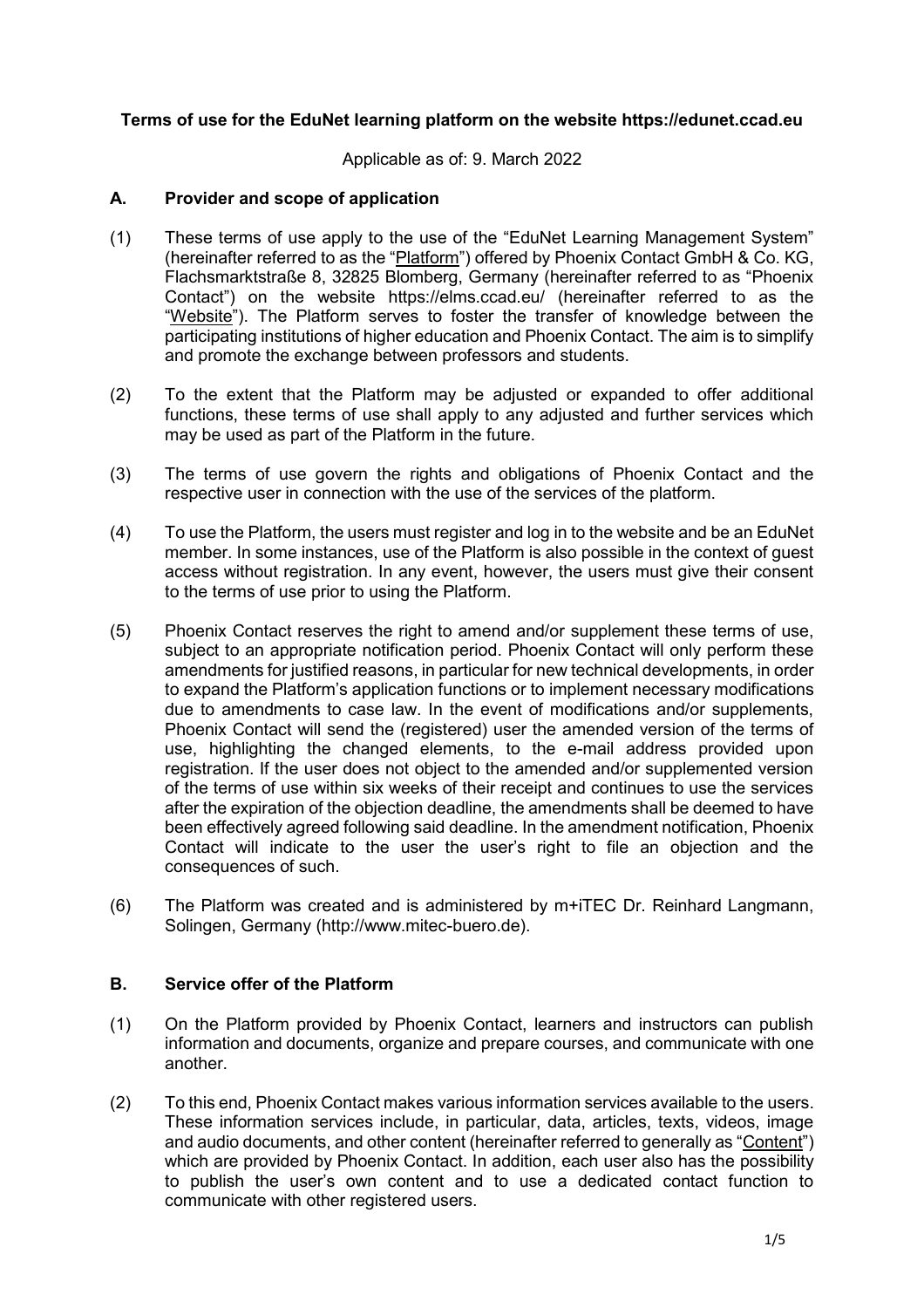(3) The contacts made available on the platform are protected by copyright (or other property rights) to the favor of the content producer, the respective user, or other third parties. In addition, the compilation of content is protected, where applicable, as a database or database system within the meaning of Sections 4 para 2, 87a (1) German Copyright Act ("Urheberrechtsgesetz"). This content may only be used in compliance with the copyrights, performance protection laws, and other laws in accordance with these terms of use.

# **C. Free use of the offer**

Until further notice, the use of all Platform services is free of charge. All other costs incurred by the user in connection with use of the Platform (in particular, the costs for personal internet access) shall be borne by the user.

# **D. General obligations of the user**

- (1) The services and information made available on the Platform are intended exclusively for the user's non-commercial use within the context of the platform for non-commercial purposes of research and instruction. Any further use and/or editing of the content, in particular linking to other websites, requires the prior, express consent – in text or in written form – of the respective author or the individual with the right of use. It is in particular forbidden to copy, distribute, and/or make available to third parties on other platforms or websites the contents published on the Platform by Phoenix Contact or other users for commercial purposes. Any violations of this may result in injunctive relief and claims for damages and may give rise to criminal proceedings.
- (2) The user is prohibited from engaging in any activity on or in connection with the Platform which violates applicable law, third-party rights, or the principles of the protection of minors. In particular, the following actions are prohibited:
	- posting, disseminating, offering, and advertising of fraudulent content, pornographic content, and services and/or products that violate laws protecting minors, data protection law, and/or other laws;
	- using content which offends or slanders other users or third parties;
	- using, providing, and disseminating content, services, and/or products which are legally protected (e.g., copyrights) or encumbered with rights of third parties without being explicitly authorized to do so.
- (3) It is also forbidden to engage in any action that is likely to impair the smooth operation of the Platform, in particular to subject the relevant systems to a disproportionately high load. Electronic attacks of any kind toward the Platform or other users are prohibited. Such electronic attacks include in particular the following:
	- hacking attempts i.e., attempts to break down, bypass, or otherwise override the Platform's security mechanisms;
	- the use and/or distribution of viruses, worms, Trojan horses, and/or brute force attacks;
	- the copying or selecting of content using robot/web crawler technologies;
	- any other activity likely to impair the functioning of the Platform infrastructure, in particular, to overload such – e.g., by uploading excessive amounts of multimedia files.
- $(4)$  In the event of violations to the terms of use and in particular to paragraphs  $(1)$  to  $(4)$ , with registered users Phoenix Contact reserves the right to temporarily or – in the case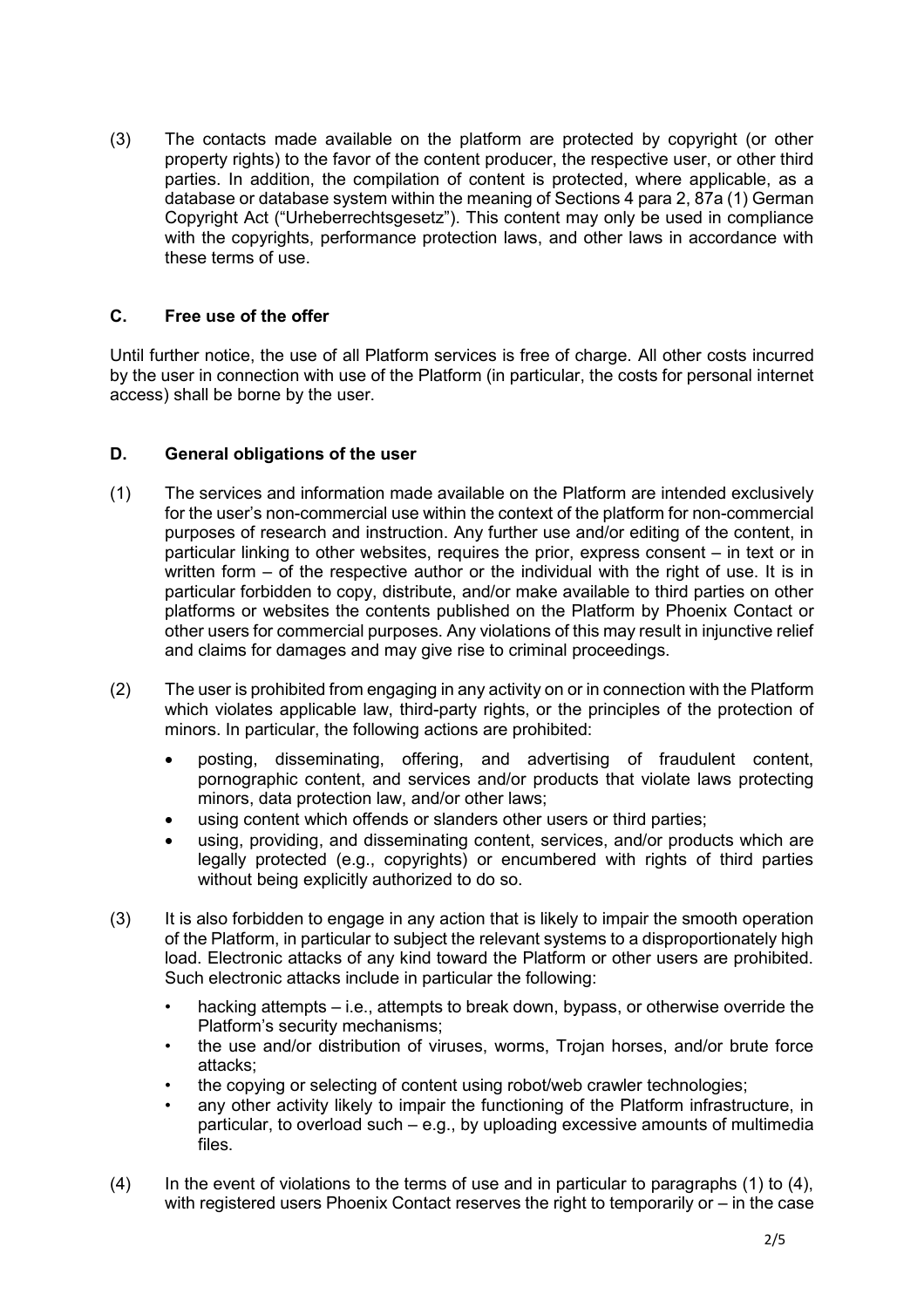of significant or repeated violations – permanently block the account of the relevant user, while taking into reasonable account the user's legitimate interests.

#### **E. Content posted by users**

- (1) Phoenix Contact offers users the possibility to post their own content on the Platform and thus make it available for third parties to use on the Platform.
- (2) By posting content, the user grants Phoenix Contact a non-exclusive and free right of use for the respective content, which is limited to the following purposes:
	- to save the content on the server for operating the Platform and for users to call up the content on the Platform (i.e., by making the content publicly available or providing links to such on the Platform);
	- to edit and duplicate the content, to the extent that the provision or reproduction of the respective content on the Platform requires it.

The above-mentioned rights granted also include the authorization to engage technical service providers on the part of Phoenix Contact, provided that the respective service provider is responsible for operating the platform on behalf of Phoenix Contact.

- (3) If the user removes the content from the Platform after posting it, the above-mentioned right of use granted to Phoenix Contact expires. Phoenix Contact remains, however, entitled to keep copies for backup and/or verification purposes. The rights of use granted to the user for content posted by other users also remain unaffected.
- (4) The user is individually responsible for the content that the user posts. Phoenix Contact does not review the content for completeness, accuracy, legality, topicality, quality, or suitability for a specific purpose. The same applies to third-party content on linked external websites.
- (5) The user declares and guarantees to Phoenix Contact that he/she is the sole owner of all rights to the content posted by the user on the platform, or that the user is otherwise authorized (e.g., through an effective permission from the individual holding the rights) to post the content on the Platform and to grant rights of use in accordance with the preceding paragraph (2).
- (6) Phoenix Contact reserves the right to refuse to post content and/or to edit, block, or remove already posted content without prior notice, provided that the act of the user posting the content or the posted content itself violates these terms of use or there are concrete indicators that a serious violation of these terms of use is forthcoming. For this, Phoenix Contact will take the user's legitimate interests into account and will take appropriate measures to defend against and/or remedy the violation.

#### **F. Liability of the user and release therefrom**

(1) The user releases Phoenix Contact from all claims that third parties may assert against Phoenix Contact due to a violation by the user of statutory provisions, of third party rights (in particular privacy rights, copyrights, and trademark rights), or of contractual obligations, assurances, or guarantees, including the costs of necessary legal defense (lawyer and court fees at the statutory rate).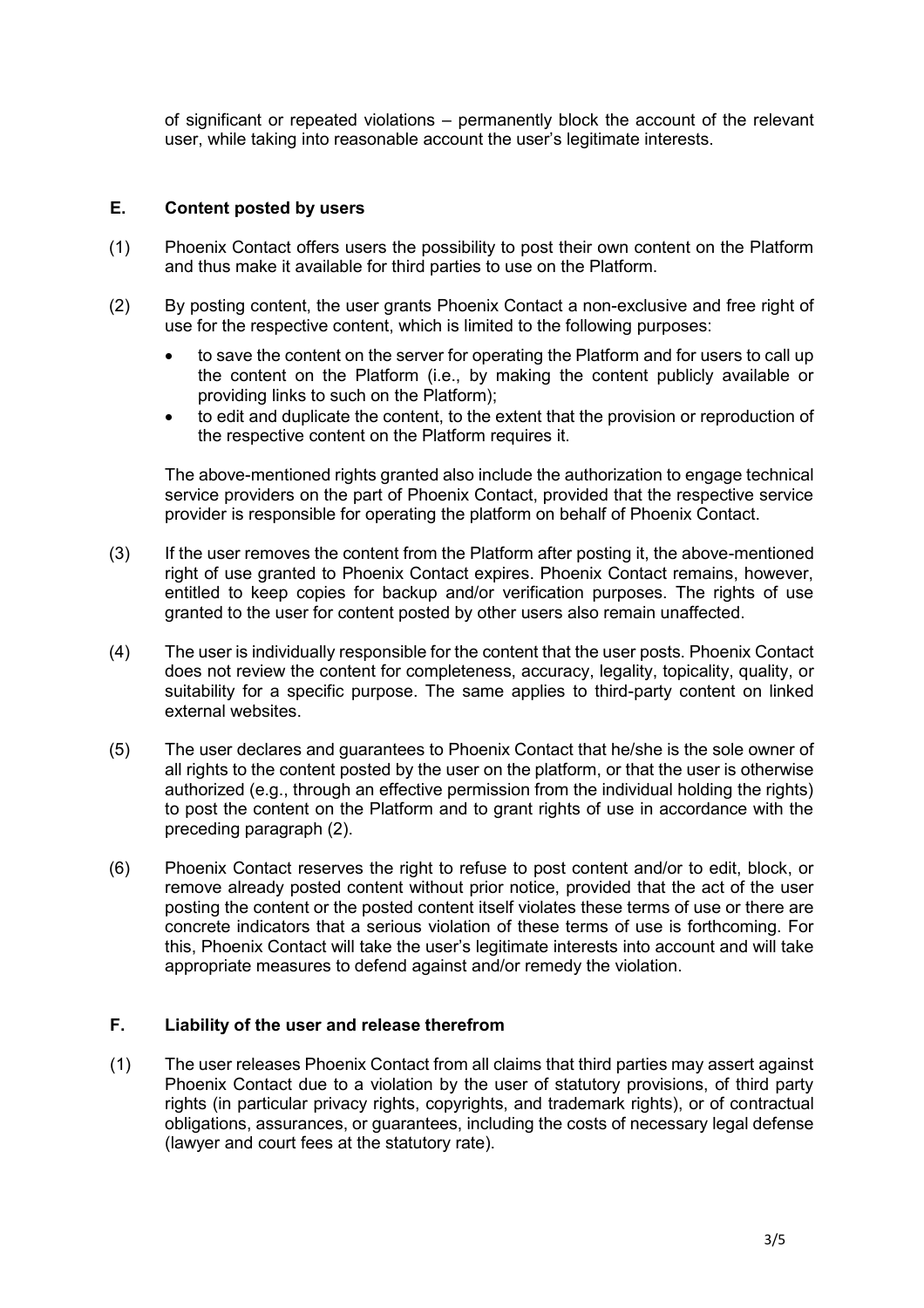(2) In the event of claims being asserted within the meaning of paragraph (1), the user is obliged to cooperate immediately and fully in the clarification of the facts and to provide Phoenix Contact with the information necessary for this in a suitable manner.

## **G. Liability of Phoenix Contact**

- (1) Phoenix Contact has unlimited liability before the user for damage resulting from an intentional or grossly negligent violation of contractual obligations by Phoenix Contact, or from loss of life, physical injury, and damage to health.
- (2) Phoenix Contact's liability is limited to foreseeable and typically occurring damage for a slightly negligent violation of obligations, the fulfillment of which makes the proper execution of the contract possible and on which the user can regularly rely to a notable degree (essential contractual obligations). Liability is otherwise excluded. Any existing liability on the part of Phoenix Contact under the German Product Liability Act or other mandatory statutory provisions remains unaffected.

## **H. Data protection**

Phoenix Contact and the users mutually commit to comply with all data protection acts and related requirements that apply to the fulfillment of their obligations. The details of the how Phoenix Contact processes personal data can be found in the **Privacy statement**.

#### **I. Other regulations**

- (1) Phoenix Contact does not guarantee permanent availability of the Platform, but strives to keep the Platform available as constantly as possible. In particular, maintenance, security, or capacity issues, as well as events that are beyond the control of Phoenix Contact (e.g., power failures, force majeure, disruptions in public communication networks), can lead to short-term disruptions or to the temporary suspension of the Platform's services.
- (2) The law of the Federal Republic of Germany applies to these terms of use as well as to the entire legal relationship between the user and Phoenix Contact in relation to the use of the Platform, to the exclusion of any conflict of German laws and the United Nations Convention on Contracts for the International Sale of Goods.
- (3) If the user is a merchant within the meaning of the German Commercial Code ("Handelsgesetzbuch"), the registered office of Phoenix Contact – insofar as this is permissible in accordance with Section 40 German Code of Civil Procedure ("Zivilprozessordung") – is the exclusive place of jurisdiction for all disputes arising between the user and Phoenix Contact in connection with the use of the Platform.
- (4) Should individual provisions of these terms of use be or become invalid, this shall not affect the validity of the remaining provisions.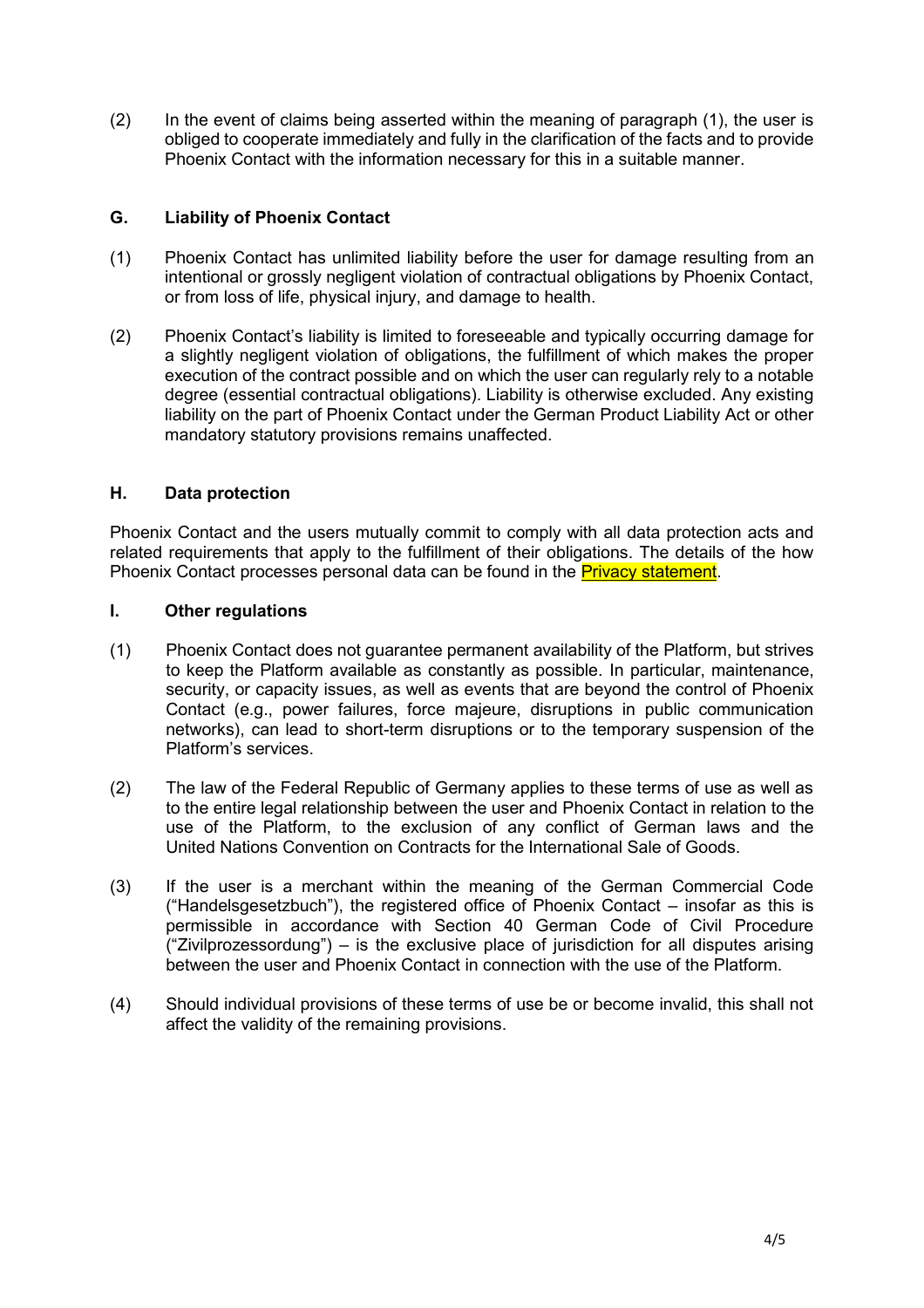#### **Nutzungsbedingungen für die EduNet-Lernplattform auf der Webseite https://edunet.ccad.eu**

Stand: 9. März 2022

#### **A. Anbieter und Geltungsbereich**

- (1) Diese Nutzungsbedingungen gelten für die Nutzung des von der Phoenix Contact GmbH & Co. KG, Flachsmarktstraße 8, D- 32825 Blomberg, (nachfolgend "Phoenix Contact") auf der Webseite https://elms.ccad.eu/ (nachfolgend "Webseite") angebotenen "EduNet Learning Management System" (nachfolgend "Plattform"). Die Plattform dient dem Wissenstransfer zwischen den beteiligten Hochschulen und Phoenix Contact. Ziel ist es, den Austausch von Professoren und Studenten zu vereinfachen und zu fördern.
- (2) Soweit die Plattform angepasst oder um Funktionen erweitert wird, gelten die Nutzungsbedingungen auch für sämtliche angepassten und weiteren Dienste, die in Zukunft im Rahmen der Plattform genutzt werden können.
- (3) Die Nutzungsbedingungen regeln die Rechte und Pflichten von Phoenix Contact und des jeweiligen Nutzers im Zusammenhang mit der Inanspruchnahme der Dienste der Plattform.
- (4) Um die Plattform nutzen zu können, müssen sich die Nutzer auf der Webseite registrieren und anmelden und Mitglied im EduNet sein. Teilweise ist auch eine Nutzung im Rahmen eines Gastzugangs ohne Registrierung möglich. In jedem Fall müssen sich die Nutzer jedoch vor der Plattformnutzung mit der Geltung dieser Nutzungsbedingungen einverstanden erklären.
- (5) Phoenix Contact behält sich vor, diese Nutzungsbedingungen jederzeit mit einer angemessenen Ankündigungsfrist zu ändern und/oder zu ergänzen. Phoenix Contact wird diese Änderungen nur aus triftigen Gründen durchführen, insbesondere aufgrund neuer technischer Entwicklungen, zur Erweiterung der Anwendungsfunktionen der Plattform oder zur Umsetzung notwendiger Anpassungen aufgrund einer Änderung der Rechtsprechung. Phoenix Contact wird dem (registrierten) Nutzer im Falle von Änderungen und/oder Ergänzungen die geänderte Fassung der Nutzungsbedingungen unter Hervorhebung der Änderungen an die bei der Registrierung angegebene E-Mail-Adresse zusenden. Sofern der Nutzer der geänderten und/oder ergänzten Fassung der Nutzungsbedingungen nicht innerhalb von sechs Wochen nach deren Zugang widerspricht und die Inanspruchnahme der Dienste auch nach Ablauf der Widerspruchsfrist fortsetzt, so gelten die Änderungen ab Fristablauf als wirksam vereinbart. Phoenix Contact wird den Nutzer in der Änderungsmitteilung auf sein Widerspruchsrecht und auf die Folgen hinweisen.
- (6) Die Plattform wurde erstellt und wird verwaltet durch m+iTEC Dr. Reinhard Langmann, Solingen (http://www.mitec-buero.de).

# **B. Leistungsangebot auf der Plattform**

- (1) Auf der von Phoenix Contact bereitgestellten Plattform können Lernende und Lehrende Informationen und Dokumente veröffentlichen, Kurse organisieren und aufbereiten und miteinander kommunizieren.
- (2) Phoenix Contact stellt hierzu den Nutzern auf der Plattform unterschiedliche Informationsdienste zur Verfügung. Diese Informationsdienste umfassen insbesondere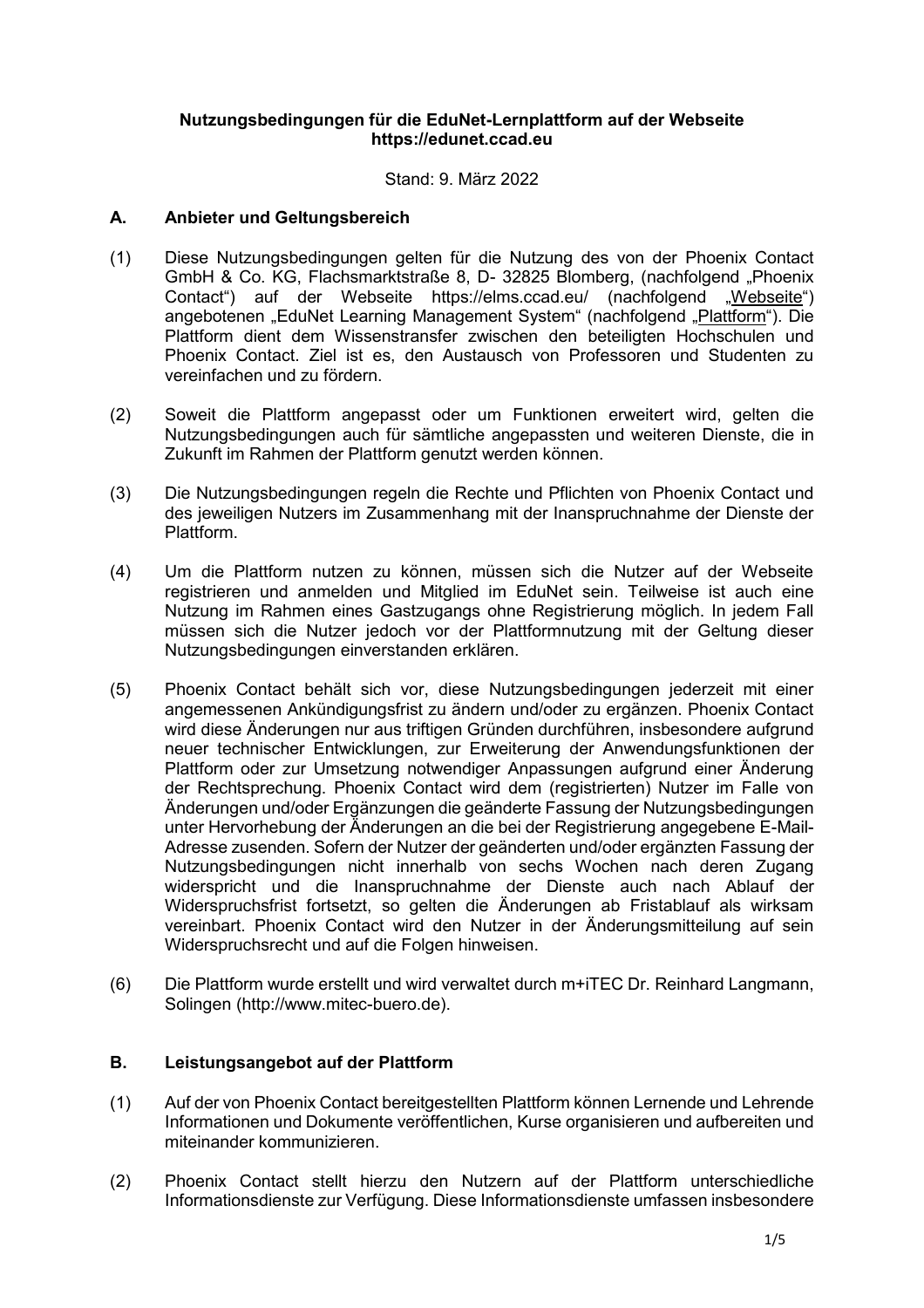von Phoenix Contact auf der Plattform bereitgestellte Daten, Beiträge, Texte, Videos, Bild- und Tondokumente und sonstige Inhalte (nachfolgend zusammenfassend "Inhalte"). Darüber hinaus hat auch der jeweilige Nutzer die Möglichkeit, auf der Plattform entsprechende eigene Inhalte zu veröffentlichen und mit anderen registrierten Nutzern über eine eigens dafür eingerichtete Kontaktfunktion in Kontakt zu treten.

(3) Die auf der Plattform verfügbaren Inhalte sind zu Gunsten der Inhaltehersteller, der jeweiligen Nutzer oder sonstiger Dritter urheberrechtlich (oder durch sonstige Schutzrechte) geschützt. Die Zusammenstellung der Inhalte ist darüber hinaus ggf. als Datenbank oder Datenbankwerk im Sinne der §§ 4 Abs. 2, 87a Abs. 1 UrhG geschützt. Eine Nutzung der Inhalte ist nur unter Beachtung der Urheber-, Leistungsschutz und sonstigen Rechte nach Maßgabe dieser Nutzungsbedingungen erlaubt.

## **C. Kostenlose Nutzung des Angebotes**

Die Nutzung sämtlicher Dienste der Plattform ist bis auf Weiteres kostenfrei. Alle sonstigen Kosten, die dem Nutzer im Zusammenhang mit der Inanspruchnahme der Plattform entstehen (insbesondere die Kosten für den eigenen Internetzugang), trägt der Nutzer selbst.

## **D. Allgemeine Pflichten des Nutzers**

- (1) Die auf der Plattform verfügbaren Dienste und Informationen sind ausschließlich für die nicht-kommerzielle Nutzung durch die Nutzer im Rahmen der Plattformnutzung für nicht-kommerzielle Zwecke der Forschung und Lehre bestimmt. Jede weitergehende Nutzung und/oder eine Bearbeitung der Inhalte insbesondere auch der Verlinkung auf anderen Websiten bedarf der vorherigen, ausdrücklichen Zustimmung der jeweiligen Urheber oder Nutzungsrechteinhaber in Text- oder Schriftform. Insbesondere ist es untersagt, die auf der Plattform von Phoenix Contact oder anderen Nutzern veröffentlichten Inhalte zu kommerziellen Zwecken zu vervielfältigen, zu verbreiten und/oder auf anderen Plattformen oder Webseiten Dritten zugänglich zu machen. Im Falle der Zuwiderhandlung kann dies Unterlassungs-, und Schadenersatzansprüche nach sich ziehen und auch strafrechtlich geahndet werden.
- (2) Dem Nutzer sind jegliche Handlungen auf bzw. im Zusammenhang mit der Plattform untersagt, die gegen geltendes Recht verstoßen, Rechte Dritter verletzen oder gegen die Grundsätze des Jugendschutzes verstoßen. Insbesondere sind folgende Handlungen untersagt:
	- das Einstellen, die Verbreitung, das Angebot und die Bewerbung pornografischer, gegen Jugendschutzgesetze, gegen Datenschutzrecht und/oder gegen sonstiges Recht verstoßender und/oder betrügerischer Inhalte, Dienste und/oder Produkte;
	- die Verwendung von Inhalten, durch die andere Nutzer oder Dritte beleidigt oder verleumdet werden;
	- die Nutzung, das Bereitstellen und das Verbreiten von Inhalten, Diensten und/oder Produkten, die gesetzlich geschützt oder mit Rechten Dritter (z.B. Urheberrechte) belastet sind, ohne hierzu ausdrücklich berechtigt zu sein.
- (3) Ebenfalls untersagt ist jede Handlung, die geeignet ist, den reibungslosen Betrieb der Plattform zu beeinträchtigen, insbesondere die maßgeblichen Systeme unverhältnismäßig hoch zu belasten. Elektronische Angriffe jedweder Art auf die Plattform oder andere Nutzer sind verboten. Als solche elektronischen Angriffe gelten insbesondere: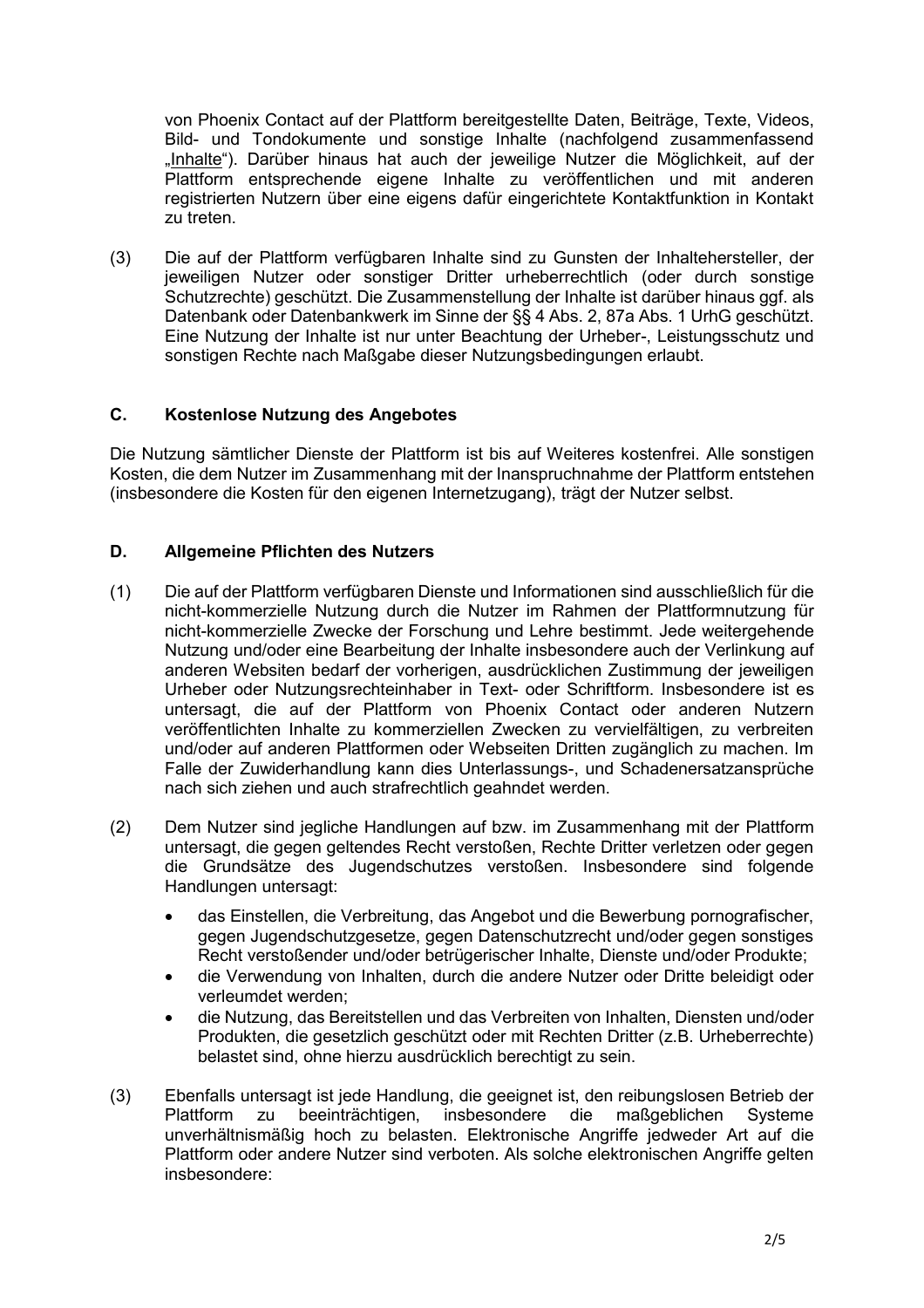- Hacking-Versuche, d.h. Versuche, die Sicherheitsmechanismen der Plattform zu überwinden, zu umgehen oder auf sonstige Art außer Kraft zu setzen;
- das Anwenden und/oder Verbreiten von Viren, Würmern, Trojanern und/oder Brute-Force-Attacken;
- das Kopieren oder Auslesen von Inhalten im Wege von Robot/Crawler Technologien;
- jede sonstige Handlung, die geeignet ist, die Funktionalität der Plattform-Infrastruktur zu beeinträchtigen, insbesondere diese übermäßig zu belasten, z.B. durch den übermäßig speicherintensiven Upload von Multimediadateien.
- (4) Im Falle des Verstoßes gegen die Nutzungsbedingungen und insbesondere der vorstehenden Regelungen der Absätze (1) bis (4), behält sich Phoenix Contact bei registrierten Nutzern das Recht vor, das Nutzungskonto des Nutzers vorübergehend oder – bei wesentlichen oder wiederholten Verstößen – dauerhaft zu sperren, wobei Phoenix Contact die berechtigten Interessen des Nutzers angemessen berücksichtigen wird.

#### **E. Von Nutzern eingestellte Inhalte**

- (1) Phoenix Contact bietet Nutzern die Möglichkeit, Inhalte selbst auf der Plattform einzustellen und somit für Dritte im Rahmen der Plattformnutzung verfügbar zu machen.
- (2) Mit dem Einstellen von Inhalten räumt der Nutzer Phoenix Contact ein nicht-exklusives und unentgeltliches Nutzungsrecht an den jeweiligen Inhalten limitiert auf folgende Zwecke ein:
	- zur Speicherung der Inhalte auf dem Server zum Betrieb der Plattform und zum Abruf der Inhalte durch Nutzer auf der Plattform (d. h. durch öffentliche Zugänglichmachung oder Verlinkung von Inhalten auf der Plattform);
	- zur Bearbeitung und Vervielfältigung, soweit dies für die Vorhaltung bzw. Wiedergabe der jeweiligen Inhalte auf der Plattform erforderlich ist.

Vorstehende Rechteeinräumung umfasst auch die Befugnis der Einschaltung von technischen Dienstleistern seitens Phoenix Contact, soweit der jeweilige Dienstleister für Phoenix Contact den Betrieb der Plattform übernimmt.

- (3) Soweit der Nutzer die von ihm eingestellten Inhalte wieder von der Plattform entfernt, erlischt das Phoenix Contact vorstehend eingeräumte Nutzungsrecht. Phoenix Contact bleibt jedoch berechtigt, zu Sicherungs- und/oder Nachweiszwecken erstellte Kopien aufzubewahren. Die dem Nutzer an eingestellten Inhalten anderer Nutzer bereits eingeräumten Nutzungsrechte bleiben ebenfalls unberührt.
- (4) Der Nutzer ist für die von ihm eingestellten Inhalte selbst verantwortlich. Phoenix Contact übernimmt keine Überprüfung der Inhalte auf Vollständigkeit, Richtigkeit, Rechtmäßigkeit, Aktualität, Qualität und Eignung für einen bestimmten Zweck. Dies gilt auch, soweit es sich um Drittinhalte auf verlinkten externen Webseiten handelt.
- (5) Der Nutzer erklärt und gewährleistet gegenüber Phoenix Contact, dass er der alleinige Inhaber sämtlicher Rechte an den von ihm auf der Plattform eingestellten Inhalten ist, oder aber anderweitig berechtigt ist (z.B. durch eine wirksame Erlaubnis des Rechteinhabers), die Inhalte auf der Plattform einzustellen und die Nutzungsrechte nach dem vorstehenden Absatz (2) zu gewähren.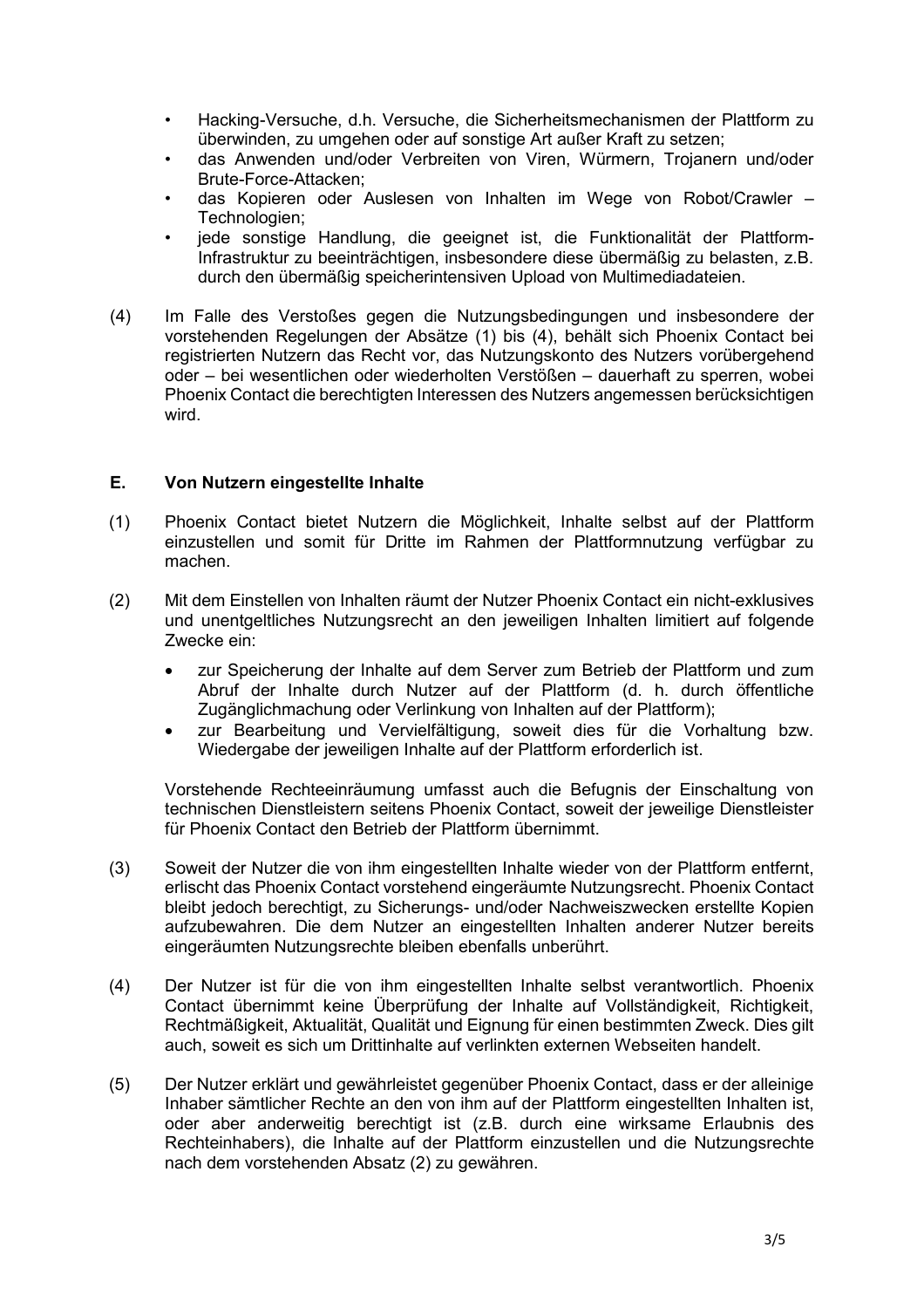(6) Phoenix Contact behält sich das Recht vor, das Einstellen von Inhalten abzulehnen und/oder bereits eingestellte Inhalte ohne vorherige Ankündigung zu bearbeiten, zu sperren oder zu entfernen, sofern das Einstellen der Inhalte durch den Nutzer oder die eingestellten Inhalte selbst zu einem Verstoß gegen diese Nutzungsbedingungen geführt haben oder konkrete Anhaltspunkte dafür vorliegen, dass es zu einem schwerwiegenden Verstoß gegen diese Nutzungsbedingungen kommen wird. Phoenix Contact wird hierbei auf die berechtigten Interessen des Nutzers Rücksicht nehmen und verhältnismäßige Maßnahmen zur Abwehr und/oder Beseitigung des Verstoßes treffen.

## **F. Haftung des Nutzers und Haftungsfreistellung**

- (1) Der Nutzer stellt Phoenix Contact von sämtlichen Forderungen, die Dritte gegen Phoenix Contact wegen eines Verstoßes des Nutzers gegen gesetzliche Vorschriften, gegen Rechte Dritter (insbesondere Persönlichkeits-, Urheber- und Markenrechte) oder gegen vertragliche Pflichten, Zusicherungen oder Garantien geltend machen, einschließlich der Kosten der notwendigen Rechtsverteidigung (Rechtsanwalts- und Gerichtskosten in gesetzlicher Höhe) frei.
- (2) Der Nutzer ist verpflichtet, im Falle der Geltendmachung von Ansprüchen im Sinne des Absatzes (1) unverzüglich und vollständig bei der Sachverhaltsaufklärung mitzuwirken und Phoenix Contact die hierzu erforderlichen Angaben in geeigneter Weise zugänglich zu machen.

## **G. Haftung von Phoenix Contact**

- (1) Phoenix Contact haftet gegenüber dem Nutzer unbegrenzt für Schäden, die auf einer vorsätzlichen oder grob fahrlässigen Verletzung von Vertragspflichten durch Phoenix Contact, oder auf einer Verletzung von Leben, Körper und Gesundheit beruhen.
- (2) Für eine leicht fahrlässige Verletzung von Pflichten, deren Erfüllung die ordnungsgemäße Durchführung des Vertrages überhaupt erst ermöglicht und auf deren Einhaltung der Nutzer regelmäßig in besonderem Maße vertrauen darf (wesentliche Vertragspflichten) ist die Haftung von Phoenix Contact auf vorhersehbare und typischerweise eintretende Schäden beschränkt. Im Übrigen ist die Haftung ausgeschlossen. Eine gegebenenfalls bestehende Haftung von Phoenix Contact nach dem Produkthaftungsgesetz oder sonstigen zwingenden gesetzlichen Bestimmungen bleibt hiervon unberührt.

#### **H. Datenschutz**

Phoenix Contact und die Nutzer verpflichten sich jeweils zur Einhaltung aller Datenschutzgesetze und diesbezüglichen Anforderungen, die für die Erfüllung ihrer<br>vertragsgegenständlichen Pflichten gelten. Die Einzelheiten der Verarbeitung vertragsgegenständlichen Pflichten gelten. Die Einzelheiten der Verarbeitung personenbezogener Daten durch Phoenix Contact ergeben sich aus der Datenschutzerklärung.

#### **I. Sonstige Regelungen**

(1) Phoenix Contact sichert keine ständige Verfügbarkeit der Plattform zu, bemüht sich jedoch, die Plattform möglichst konstant verfügbar zu halten. Insbesondere Wartungs- , Sicherheits- oder Auslastungsbelange sowie Ereignisse, die nicht im Machtbereich von Phoenix Contact stehen (z. B. Stromausfälle, höhere Gewalt, Störungen von